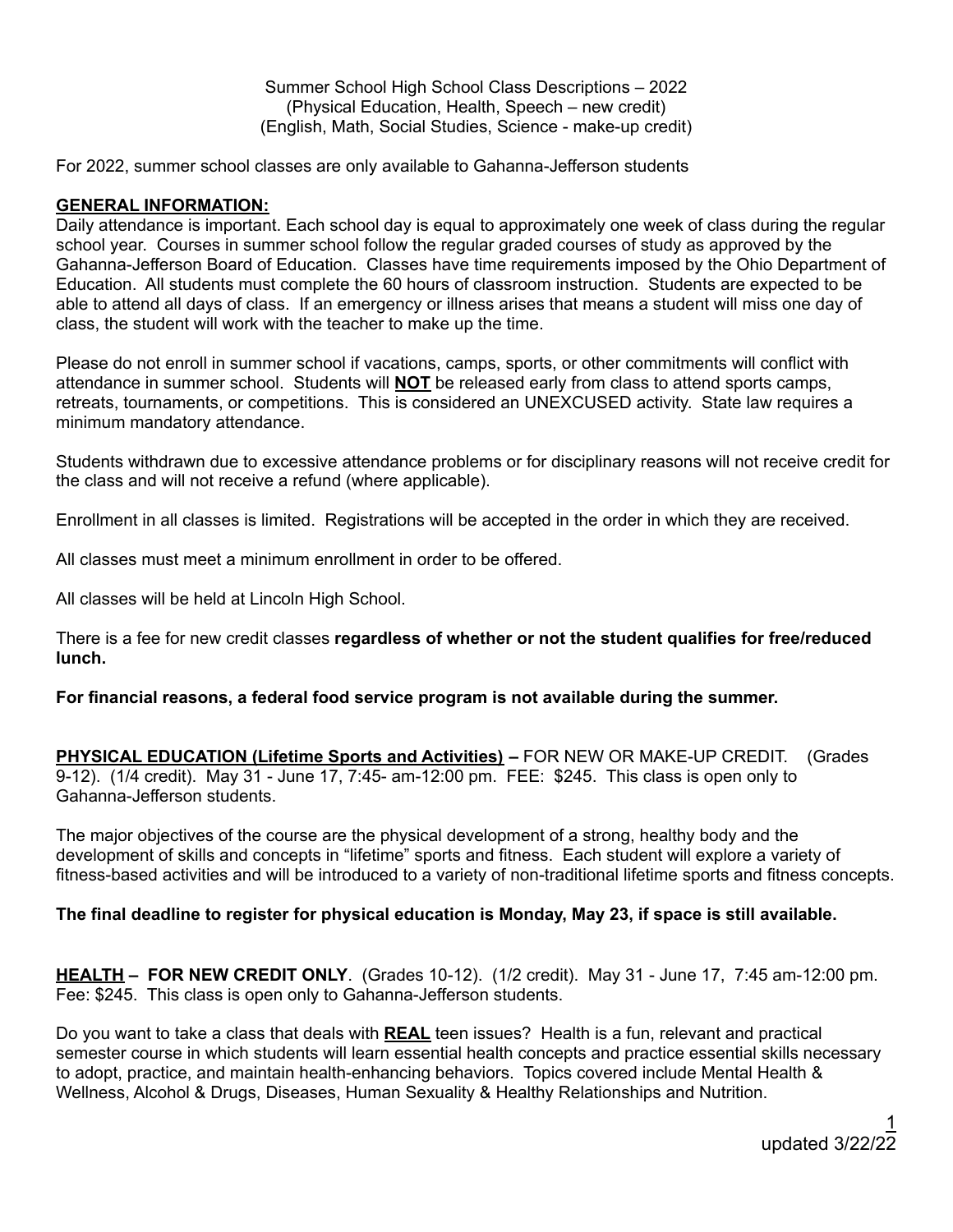This summer school course will meet the ½ credit graduation requirement for Health, is limited to 20 students, and will be scheduled on a first request basis. **Interested students will need to commit to the following:**

- Have internet access outside of class and check the "Google Classroom" for information daily.
- Spend time to complete **daily** homework outside of class. Each day of class equals over one week of the regular school year, so there will be daily assignments to complete at home.

Given the fact that the Health class offered during the summer **is scheduled to meet at least 4 hours each day, students must attend all classes in order to earn credit in the course**. In the event a student has a need for an excused absence(s), he/she will need to arrange make-up time with the teacher.

# **FINAL DEADLINE for Health class registration is Monday, May 23, if space is still available.**

**SPEECH (for new credit only). Grades 9-12.** (½ credit). May 31 - June 13 OR June 14-27, 12:00-5:00 pm. Fee: \$245. This class is open only to Gahanna-Jefferson students.

# **Speech is a required semester class usually taken freshman or sophomore year of high school.**

Topics and assignments will include: Introduction Speech, Demonstration Speech, Special Person Speech, Career Speech, Parliamentary Procedure, Oral Interpretation, Group Discussion, Sales Pitch, Persuasion Speech, Job Interview/Resume, Final Speech, and a few tests on the content.

This **rigorous and relevant** summer school course will meet the ½ credit graduation requirement for Speech, **is limited to 15 students**, and will be scheduled on a first request basis. Interested students will need to commit to the following:

• The Speech teacher will reach out to all registered Speech students via email once the final class rosters are complete. The teacher will send a list of requirements that need to be completed by the start of the first day of class. This includes needing to select a Persuasion and Final Speech topic of the students' choice and needing to do some preliminary research before the first day of class. These assignments all count towards the hours needed to pass a summer school class. There will be some homework each night, which will include outlines and practicing presentations.

Given the fact that speech class offered during the summer **is scheduled to meet at least 4 hours each day, students must attend all classes in order to earn credit in the course**. In the event a student has a need for an excused absence, he will need to arrange make-up time with the teacher.

# **FINAL DEADLINE for Speech class registration is Monday, May 23rd, if space is still available.**

# **Make-up credit classes. These classes are available to GJPS students only.**

# **English 9 - For Make-Up Credit. June 7-28**

## *M/T/W/TH/F, 8:00 a.m. -12:00 p.m***.**

This course is specifically for those students who need to make up English 9 for one credit.

# **English 10 - For Make-Up Credit. June 7-28**